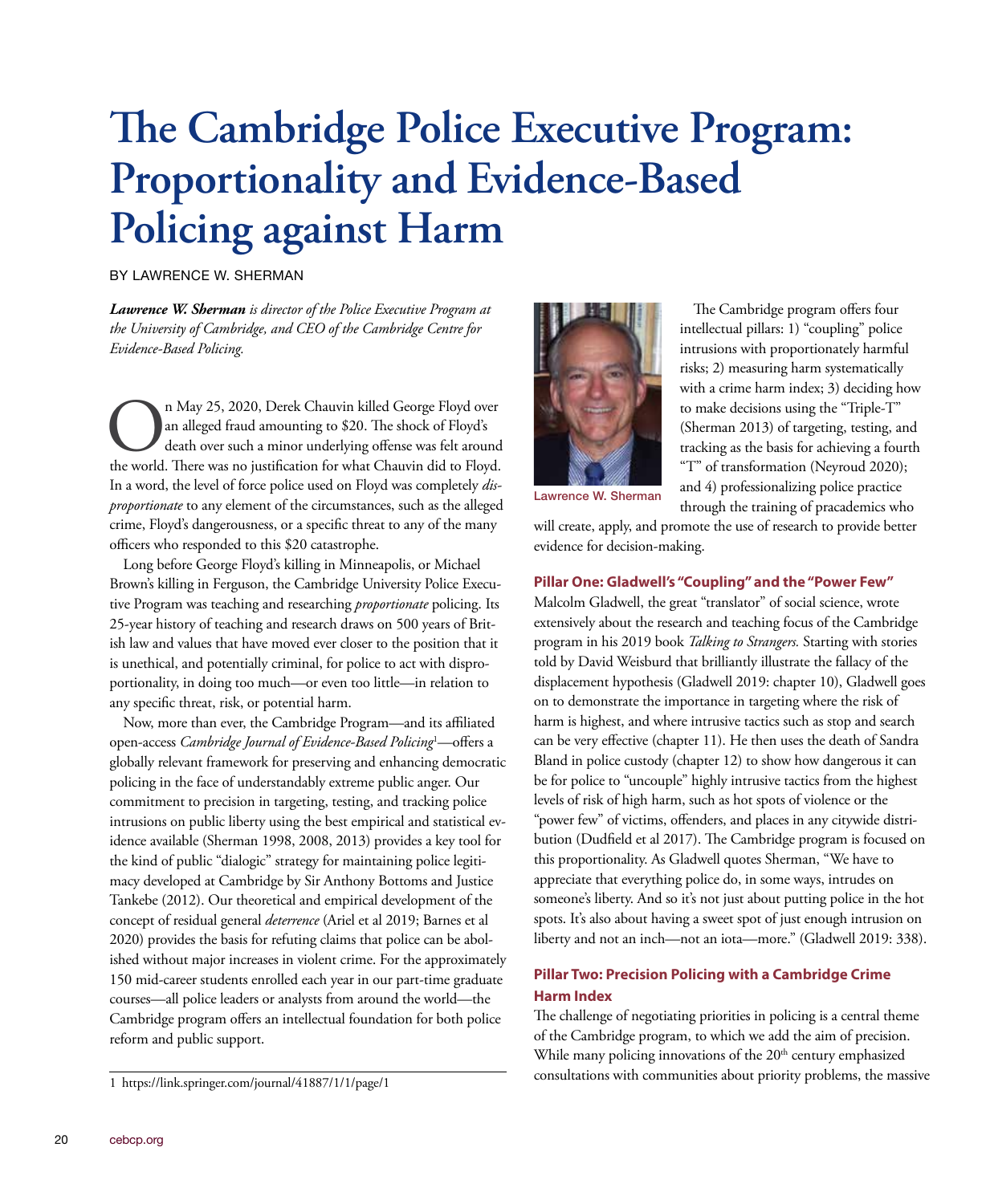cuts in UK police budgets from 2010 to 2018 encouraged much greater emphasis on deciding what *not* to do. For that aim, there is no more useful principle than our statement that "Not all crimes are created equal." (Sherman 2007) The Sentencing Council of England and Wales, a statutory body tasked with ensuring a consistent national approach to sentencing, has produced sentencing guidelines. They provide a highly precise weighting for the relative severity of each crime category compared to that of all others (Sherman 2013: 47) and have been a central tool of the Cambridge program (Sherman, Neyroud & Neyroud 2016). The Cambridge Crime Harm Index (CHI) uses English sentencing guidelines, later supplemented with a broader system for counting crimes separately if they are generated by proactive policing or suffer other threats to reliability (Sherman et al 2020a).

The CHI has had international impact. Since 2016, graduates of the Cambridge course have been developing crime harm indices for Western Australia, Denmark, California, and Sweden. In most of our recent and ongoing randomized trials, our colleagues have reported comparisons between CHI results and those from frequency or prevalence. Virtually all of these analyses have shown that CHI measures yield results that are somewhat different from traditional crime outcomes (see, e.g., Ariel et al., 2016; Strang et al., 2017). Reassessments of previous studies based on less sensitive measures of recidivism are also now underway using CHI.

## **Pillar Three: The Four "Ts": Targeting, Testing, Tracking and Transformation**

Since the original formulation of evidence-based policing (EBP) (Sherman 1998), critics have claimed that the subject matter is narrowly about randomized trials. Yet, since 1996, the Cambridge course has taught broadly about applied criminology and police management. The centrality of hot spots (Sherman et al 1989) and the power few (Sherman 2007) was later given more visibility under the name of "targeting" for its equal standing with "testing" (as the aim of experiments and quasi-experiments). What we have long lamented, however, is the scarcity of research on "tracking," or measuring the degree to which police are doing what their policies require, as Sherman (2013) described its key role in the "Triple-T" of evidence-based policing.

Most recently, former Chief Constable Dr. Peter Neyroud, who is deputy director of the Cambridge Police Executive Program, has proposed a fourth "T." Reflecting our long-term emphasis on implementation of change, Neyroud's "T" emphasizes the use of best evidence in successful transformation of police agencies by implementing evidence-based policing across the board. Most importantly, it provides a means of asking many important questions, such as how many people (and what proportion of all staff) in a police agency should be trained or educated in EBP and at what pace. By what schedule, in effect, should any police agency try to equip its officers to use EBP in all the decisions they make? This question surrounds the fourth pillar of the course, with the answer in rapid development even as I write.

#### **Pillar Four: Pracademics United**

The term "pracademic" is widely used to describe active practitioners in any profession who are also engaged in research or academic teaching on matters about that profession. That was the vision of Metropolitan Police Commander Alex Murray (but at the time a police inspector in West Midlands Police) and other graduates of our program who founded the Society for Evidence-Based Policing (SEBP) in 2010. The "mother" SEBP was followed by the founding of the Australian-New Zealand SEBP and the American and Canadian SEBPs. These societies helped to develop the identities of members as police pracademics, and the *Cambridge Journal of Evidence-Based Policing* was established to publish articles written by them.

The theory of a growing a pracademic constituency in every police force is that an evidence-based approach creates a better climate for challenging a police agency to do better. This applies whether the challenge is to reduce disproportionate uncoupling of policing from harm, or simply to track practices more closely if they seem to threaten police legitimacy, such as stop and search. Our aim at Cambridge is to help make knowledge more accessible, increasingly through online training.<sup>2</sup> Knowledge alone cannot solve the global crisis of police legitimacy, but it may be the last best hope.

### **References**

- Ariel, B., Weinborn, C., & Sherman, L. W. (2016). "Soft" policing at hot spots—do police community support officers work? A randomized controlled trial. *Journal of Experimental Criminology*, *12*(3), 277–317.
- Ariel, B., Sherman, L. W., & Newton, M. (2019). Testing hot-spots police patrols against no‐treatment controls: Temporal and spatial deterrence effects in the London Underground experiment. *Criminology*, *58*(1), 101–128.
- Barnes, G. C., Williams, S., Sherman, L. W., Parmar, J., House, P., & Brown, S. A. (2020). "Sweet Spots of Residual Deterrence: A Randomized Crossover Experiment in Minimalist Police Patrol." SocArkiv Papers: osf.io/preprints/socarxiv/kwf98.
- Bottoms, A., & Tankebe, J. (2012). Beyond procedural justice: A dialogic approach to legitimacy in criminal justice. *The Journal of Criminal Law and Criminology*, 119–170.
- Dudfield, G., Angel, C., Sherman, L. W., & Torrence, S. (2017). The "power curve" of victim harm: Targeting the distribution of crime harm index values across all victims and repeat victims over 1 year. *Cambridge Journal of Evidence-Based Policing*, *1*(1), 38–58.
- Gladwell, M. (2019). *Talking to Strangers.* London: Allen Lane.

2 https://www.cambridge-ebp.co.uk/training

*Continued on page 30*